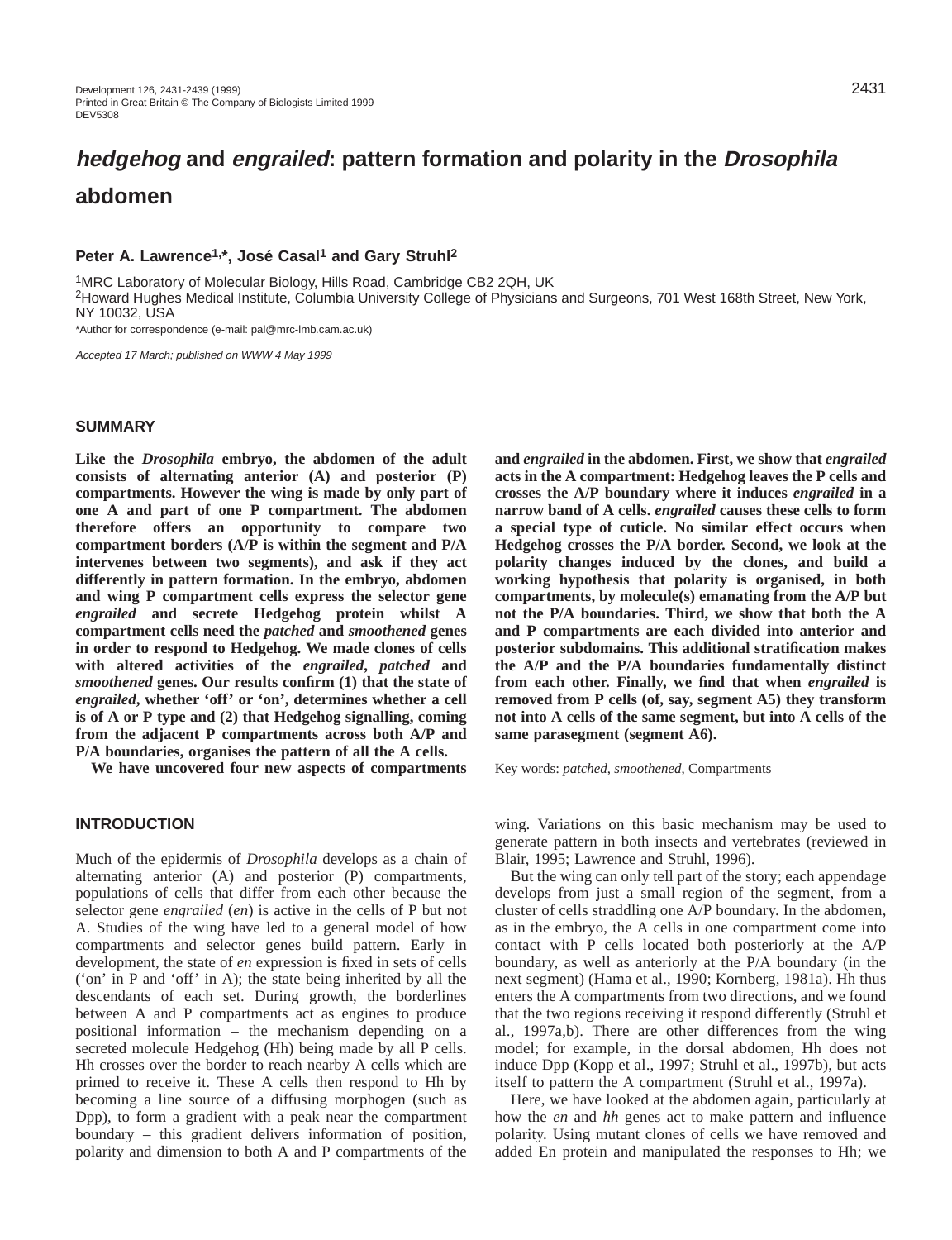### 2432 P. A. Lawrence, J. Casal and G. Struhl

describe the effects on both differentiation of cells and on planar polarity. We show that *en* has the same selector function in distinguishing A from P compartments in the abdomen as it does in the wing: if *en* is taken away from P cells they transform into A cells, and if A cells are given En protein they transform into P cells. The segmental nature of the transformation is particular – if *en* is removed from P cells of one segment (say A5) they transform to A cells of one segment back (A6). As in the wing (Blair, 1992; Hidalgo, 1994), we show that *en* has a limited function in the A compartment of the abdomen; it is needed to produce a specific type of cuticle found just anterior to the A/P boundary. We have new results on planar polarity (Nübler-Jung, 1987; reviewed in Shulman et al., 1998) which appears to depend on a factor 'X' induced by Hh (Struhl et al., 1997a,b). Finally, we find that both the A and the P compartments are each subdivided into two domains.

In the accompanying paper (Lawrence et al., 1999) we present evidence that Hh determines cell affinity.

## **MATERIALS AND METHODS**

#### **Mutations, insertions and transgenes**

The FlyBase (http://gin.ebi.ac.uk:7081) entries of the mutations, insertions and transgenes as referred in the text are as follows:

*ptc.lacZ*: *lacZptcAT96*, an enhancer trap insertion at the *ptc* locus (nuclear *lacZ*) or a third chromosome insertion of the *(10.8L)A* transgene which expresses a cytoplasmic form of β-gal under the control of the *ptc* promoter (Struhl et al., 1997b).

*ptc*<sup>−</sup>: *ptc*<sup>*IIw*</sup>, an amorphic allele of the *ptc* gene.

*hh.lacZ*: *hhP30*, an enhancer trap insertion at the *hh* locus.

*en.lacZ*: *enXho25*, an enhancer trap insertion at the *en* locus.

*en*−: *Df(R)enE*, a deletion for both the *inv* and *en* genes.

*smo*−: *smo3*, an amorphic allele of the *smoothened* gene.

*hs.FLP*: *FLP1hs.PS*, *S. cerevisiae* FLIP recombinase under the control of the *hsp70* promoter.

*tub>y+>en*: *enFRT.CD2.alphaTub84B*.

*UAS.en*: *enUAS.cGa*.

*UAS>y+>en*: *enFRT.CD2.UAS*, similar to the construct *wgFRT.UAS.T:HA1* (Zecca et al., 1996) in which the *wingless* sequences has been replaced by the entire *engrailed* open reading frame.

*Act>CD2>Gal4*: *GAL4FRT.CD2.Act5C*.

*69B*: *GAL469B*, an enhancer trap line driving the expression of *S. cerevisiae* GAL4 in the epidermis.

*abx/ubx>f+>Gal4-lacZ*: *GAL4Ubx.PdC*. *FRT42*: *P{ry[+t7.2]=neoFRT}42D*. *CD2y+*: *CD2hs.PJ*.

#### **Mutant clones**

Clones of mutant cells were generated by FLIP-mediated mitotic recombination (Golic, 1991), using heat shock to induce a transient pulse of FLIP recombinase at chosen stages of development. In all cases, the clones were genetically marked, usually by additional mutations such as *pwn* and *sha* which allow the genotype of hairs and bristles to be scored with single cell resolution.

The histoblasts, which are the progenitors of the adult abdomen, do not divide during the whole larval period but they do grow considerably (Madhavan and Schneiderman, 1977). We find that, when old larvae are heat shocked (from about 72 hours AEL) the clone frequency produced is much higher than with younger larvae. Clones can also be easily produced at the beginning of the pupal period, when the cells divide rapidly.

Flies of the following genotypes were heat shocked for 1 hour at

33 or 38°C at different times of development: 4±1 hours AEL at 25°C (blastoderm clones),  $72\pm12$  hours AEL (larval clones) and  $18\pm6$  hours APF (pupal clones):

*• y hs.FLP/ y; FRT42 pwn ptc–/ FRT42 CD2y+.*

*• y hsFLP/ y; FRT42 pwn en–/ FRT42 CD2y+.*

*• y hs.FLP/ y; FRT42 pwn ptc– en–/ FRT42 CD2y+.*

*• y hs.FLP/ y; FRT42 pwn/ FRT42 CD2y+.*

Standard genetic methods were used to introduce different enhancer traps or  $y^+$  to some of these flies.

#### **Ectopic en<sup>+</sup> expressing clones**

Flies of the following genotypes were heat shocked for 30 minutes to 1 hour at 33°C:

- *tub-en* clones: flies carrying *hs.FLP* and *tub>y+>en*.
- *act-en* clones: flies carrying *hs.FLP*, *Act>CD2>Gal4* and *UAS.en*.
- *69B-en* clones: flies carrying *y hs.FLP, 69B* and *UAS>y+>en*.

• *abx/ubx-en* clones: flies carrying *hs.FLP f36a*, *abx/ubx>f+>GAL4 lacZ* and *UAS.en*.

#### β**-galactosidase detection**

As described by Struhl et al. (1997b). Note that the composition of buffers A and B in Struhl et al. (1997b) contains an error; it should have been: buffer A (100 mM sodium phosphate pH7.0, 1 mM MgCl<sub>2</sub>, 0.1% Triton X-100) and buffer B (10 mM sodium phosphate pH7.0, 150 mM NaCl, 1 mM MgCl2, 0.1% Triton X-100).

# **RESULTS**

The tergites of the abdomen contain nine cuticle types, which we call a1-a6 and p3-p1 (Fig. 1).

We made clones of cells that alter Hh transduction or that remove or add *en* function. The *en* gene is next to a homologue called *invected* (*inv*) (Poole et al., 1985). Although *inv* can be removed from the wild type without effect (and therefore it makes minimal or even no contribution to normal development; see Tabata et al., 1995), it nevertheless has some *en*-like function in cells mutant for *en*. For our studies we have therefore removed both genes (termed *en*−, see Materials and Methods). To investigate the action of Hh we have used mutations in *patched* (*ptc*) and *smoothened* (*smo*). The loss of *ptc* activates the Hh transduction pathway, while the loss of *smo* blocks Hh transduction (reviewed by Ingham, 1998). Mutant clones suggest that neither gene is required in the P compartment.

#### **Clones that lack en in the A compartment**

In most of the A compartment (that is in the a2, a3, a4 and a5 regions) and regardless of the time of induction, *en*<sup>−</sup> clones appear completely normal, they resemble clones that are wild type except for the markers (Fig. 2). This is no surprise as *en* is not expressed in these regions (Struhl et al., 1997b), so removing the gene from there should be of no consequence. Although clones could not be marked in a1, no abnormalities were found – we presume that many of the marked clones in a2 extend into a1 and form normal cuticle there (clones cross freely between a1 and a2; see Struhl et al., 1997a).

The a6 region is an exception: *en*<sup>−</sup> clones never make cuticle of the a6 type, and each and every one of the *en*<sup>−</sup> cells in a6 territory secretes a5 cuticle instead (Figs 2, 4A). We have determined the provenance of such clones by marking sister spots (Lawrence et al., 1999); we find that while some of these clones arise in the A compartment, others originate from the P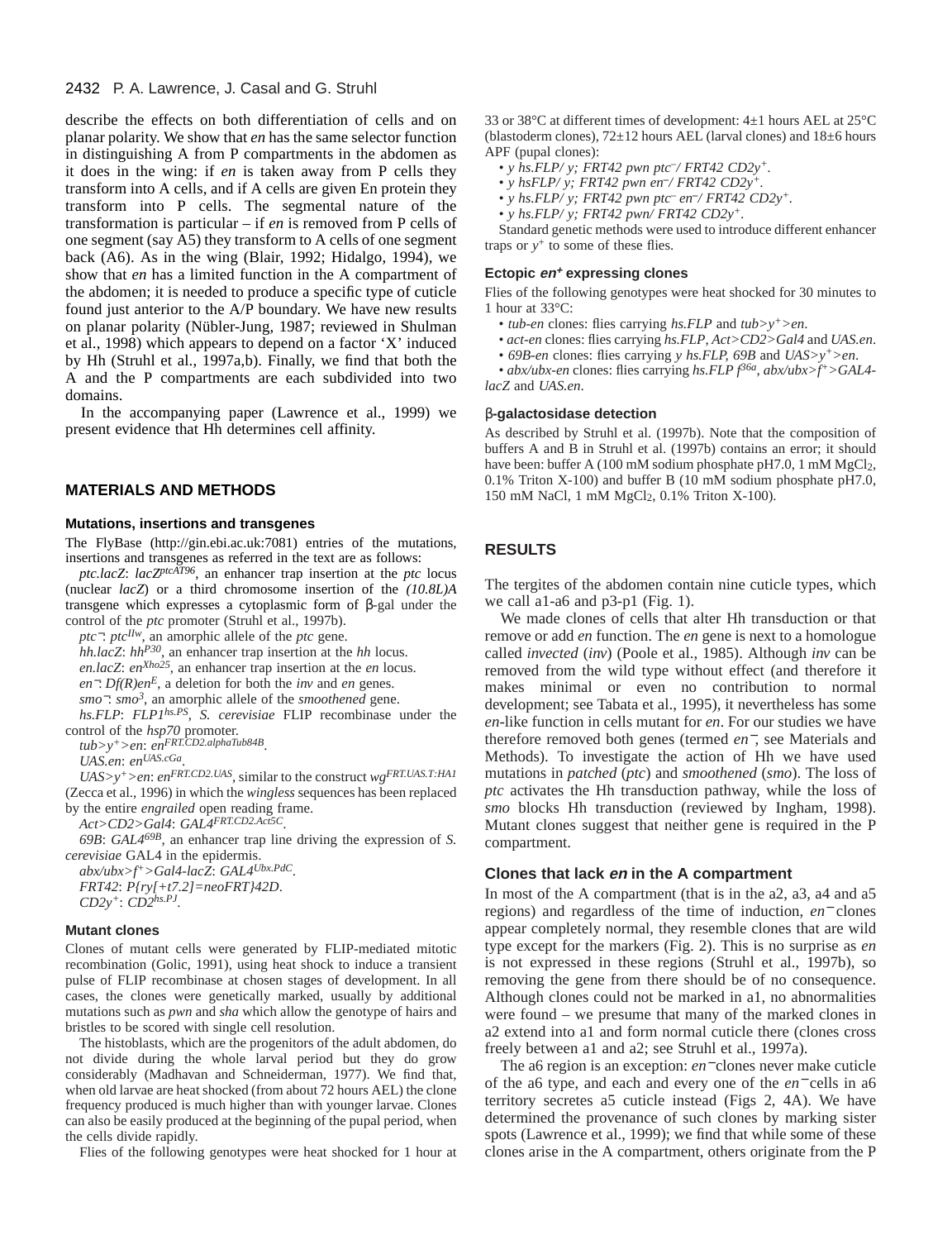## Pattern and polarity in Drosophila 2433

**Fig. 1.** A diagram of a tergite showing compartments and cuticle types (after Struhl et al., 1997b). We show an aidemémoire of our main results with *ptc– en–* and *smo– en–* clones. The pigmentation in the A compartment is shown in brown, and the entire P compartment is blue. The identity of cells (a1, a2, a3, a4 or a5) in the clones (indicated by pigmentation, presence or absence of bristles and their size), is determined by the genotype, provenance (A or P) and position of the founding



cell. The *pwn* bristles are shown as deformed and light coloured. The anterior and posterior domains in A and P are indicated (ad, pd).

and move anteriorly into the a6 region where they make a5 cuticle. Both these types of clones show that *en* is essential for making a6, even though *en.lacZ* transgenes do not stain in the a6 territory.

## **Clones that lack en in the P compartment**

We find that *en*<sup>−</sup> P cells are always transformed into A cells; they form A cuticle and do not express *hh.lacZ*. When *en*<sup>−</sup> clones are induced at the blastoderm stage, the resulting flies do not show mutant clones in the P compartment, because they have sorted out (see below and Lawrence et al., 1999). However we do see occasional *en*<sup>−</sup> clones in the back part of the A compartment, which have sister spots nearby in the  $P$ apparently, therefore, these are originally P clones which have survived by integrating into the A compartment where they



**Fig. 2.** Clones of *en–* cells induced in the pupa. (A) There are numerous clones marked with *pwn* which affects hairs and bristles (arrows). The clones in the A compartment (arrowheads) are normal except at the posterior edge (outlined arrowhead); here no *pwn* territory ever makes clear a6 cuticle, the *pwn* cells are always darkly pigmented as in a5. In the P compartment, the anteriormost clones (arrows) are darkly pigmented, while in the more posterior regions the pigmentation is lighter, and the polarity of bristles and hairs in such clones is reversed. (B) Detail of an A clone with reversed polarity. Note some of the *pwn*<sup>+</sup> hairs behind the clone are also reversed (arrows).

make normal A cuticle (except in the a6 region where they make a5).

When *en*<sup>−</sup> clones are induced during the larval period, some remain within the P compartment. These clones are largely restricted to the anterior region of P, where they contact or are close to the adjacent A compartment. Sometimes clones form rounded excrescences upon the flat surface of the integument, or even separate completely and float as spherical vesicles within the abdomen. We believe that these mutant clones are sorting or have sorted from the P compartment because their cells have acquired different affinities (see Lawrence et al., 1999).

Over most of the P compartment the clones make cuticle of the a5 type, darkly pigmented with large bristles (Figs 1, 2, 4). This is expected, given that they are always adjacent to, or surrounded by, wild-type Hh-secreting cells of the P compartment. Hence, Hh protein should flood into the *en*<sup>−</sup> clones 'telling' the mutant cells they are adjacent to an A/P boundary – at such a position they should develop as a6, but, since *en* activity is needed to make a6, the best they can do is make a5 cuticle. Because *ptc* is strongly induced by Hh, one would expect the level of *ptc.lacZ* expression in the clones to



**Fig. 3.** Clone of *en–* cells in the P compartment. The clone was induced in the larva and stained for *ptc.lacZ*. The cuticle marked with *y* and *pwn* is pigmented, has a smooth boundary (arrows) and bears large bristles of the a5 type (white arrowhead). The clone is 'fusing' with the A compartment along its right side and shows cytoplasmic staining for *lacZ* that is much more intense than that found in neighbouring wild-type a6 cells.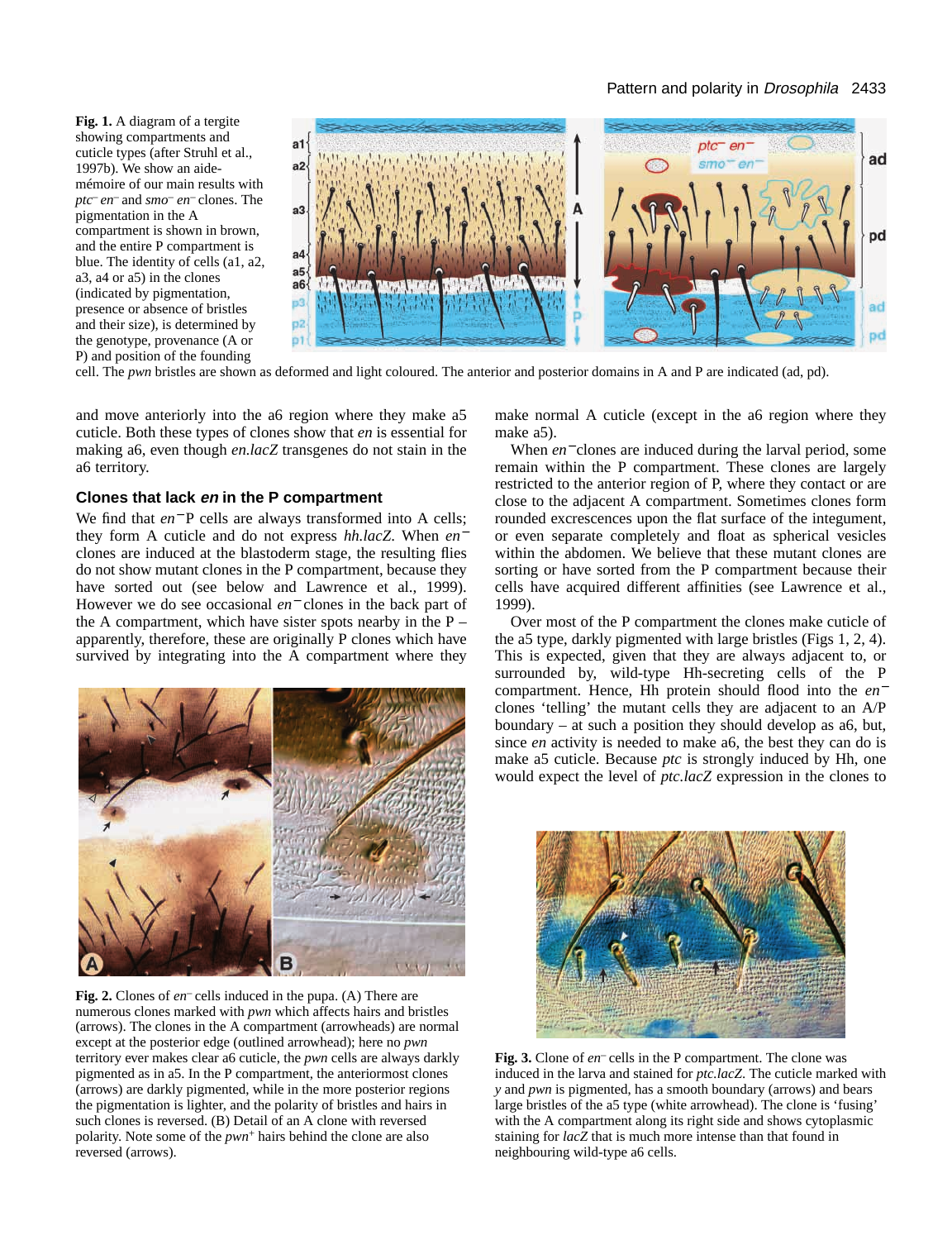### 2434 P. A. Lawrence, J. Casal and G. Struhl

be high and we find it is even higher than in any part of a normal A compartment (Fig. 3).

Clones of *en*<sup>−</sup> cells induced during the early pupal period, after the histoblasts begin to proliferate, give rise to small patches of mutant tissue all over the P compartment (Fig. 2). Anteriorly, mutant cells generally make a5 cuticle. Near the posterior limit, they are more difficult to identify, but they can sometimes be detected with the aid of *ptc.lacZ*; they make transparent a1 cuticle, which is subtly different from the surrounding p1 or p2 cuticle (Struhl et al., 1997a,b). These results imply that the P compartment is subdivided into distinct anterior and posterior domains. Nevertheless, all the *en*<sup>−</sup> clones in the P compartment are transformed from P to A showing that *en* is required in all P cells to specify a P as opposed to an A identity.

Two further aspects of our results with *en*<sup>−</sup> clones are notable. First, we find it entertaining that when P clones are transformed to A in the abdomen they make cuticle of the nextmost segment back. For example clones in the P compartment of segment A1, both in the sternites and tergites, are changed into the A compartment of segment A2 (Fig. 4C). Both these compartments make up parasegment 7 (consisting of the P compartment of segment A1 plus the A compartment of segment A2). Likewise, clones in the P compartment of segment A5 are transformed into cuticle of the anterior compartment of segment A6 (Figs 4B, 5B). One might regard these transformations between segments as homeotic. However, given that the main homeotic genes work in a parasegmental register (Martínez Arias and Lawrence, 1985; Struhl, 1984), it is not surprising (reviewed by Lawrence, 1992).

Second, we find that *en*<sup>−</sup> clones induced in the pupa have divergent polarities. Anteriorly in the P compartment, clones that are embedded within the compartment, as well as those contacting its anterior edge, have normal polarity. However, in approximately the posterior two-thirds of the P, the clones have reversed polarity. The areas of reversed polarity coincide almost exactly with the patches of mutant cells, although there is usually a little non-autonomy: just posterior to the clone about one row of hairs formed by wild-type cells is also reversed (Fig. 2B).

## **Hh signalling and cell identity in en**<sup>−</sup> **cells**

It appears that the types of A cuticle made by *en*<sup>−</sup> clones, whether in A or P, depend on Hh; this is shown by clones which lack both the *smo* and *en* genes. These clones are made as twins in which the sister cell (*smo+ en+*) is also marked (see Lawrence et al., 1999). In the A compartment, the *smo*<sup>−</sup> *en*<sup>−</sup> clones behave like *smo*<sup>−</sup> clones: they transform a6, a5, a4 into a3 and anteriorly they form a2 cuticle instead of a1 (Struhl et al., 1997a).

In the P compartment, few clones of *smo*<sup>−</sup> *en*<sup>−</sup> cells induced during the blastoderm stage survive to contribute to the P compartment of the adult. In the anterior region of P they form a3 cuticle and bristles (Fig.  $5A,B$ ) – this is expected as they should be unable to read the Hh flooding into them, and will 'see' themselves as A cells remote from the compartment boundary. In the posterior region they form a2 cuticle without bristles (see Fig. 4B in Lawrence et al., 1999), arguing again that the P compartment, like the A compartment, is subdivided into distinct anterior and posterior domains.

We compared *smo<sup>-</sup> en*<sup>-</sup> and *en*<sup>-</sup> clones generated by heat

shock in the larval period; the clones differed in phenotype, with the doubly mutant ones forming cuticle which is a mixture of a3 and a5 types; the pigmentation tended to be light as in a3, but the bristles were of two sizes. Perhaps, *smo<sup>+</sup>* activity was present when the first bristles were specified, but lost later on.

The polarities of *smo– en–* and *en–* clones are similar. However, because *smo– en–* clones make a2 cuticle that has hairs, we can see in these clones that the reversal of polarity continues right to the back of the P compartment. In some cases the clones fuse with the A compartment behind them, and the polarities of the clone and the surrounding cells become confounded: for example occasional wild-type cells may acquire the reversed polarity of the clone (see Fig. 4B in Lawrence et al., 1999).

## **Clones that lack ptc only**

Hh transduction is normally repressed by Patched (Ptc) which is expressed exclusively in the A compartment (reviewed by Ingham, 1998). The absence of *ptc* is expected to cause no phenotype in the P compartment, and we detected none. However, Hh enters the A compartment from both ends and forms a U-shaped landscape of opposing gradients. Thus, any cell that lacked *ptc* would be expected to develop as if it were close to a source of Hh. We find that the cells respond to loss of *ptc* in one of two different ways, depending on which domain of the A compartment the cells are in. In the anterior domain, *ptc–* cells develop normally in the a1 region but, in the a2, are transformed to a1. In the posterior domain, they develop normally in a6 but, in the a5, a4 and a3 territories give patches of clear unpigmented cuticle with hairs, like a6/p3 cuticle. We classify these cells as a6 rather than p3 for two reasons: First, when the flies carry an *en.lacZ* transgene, which stains the normal p3 strongly, neither the normal a6 cuticle nor the *ptc–* clones stain blue (Fig. 6A). Second, there are marked a5 bristles associated with the clones (bristles are characteristic of A, not P, cuticle). These bristles seem anomalous, as a6 cuticle is not normally associated with bristles. Our preferred interpretation is that both in the most posterior region of A in the wild type and in these clones, large bristles are initiated early on by maximal amounts of Hh; they therefore exist independently of whether or not the epidermal cells become induced later to form a6 cuticle.

Some *ptc*<sup>–</sup> clones induced in the larval period are more complicated: in the anterior part of A, *ptc–* clones activate the *en* gene strongly and autonomously, and this is shown both by the phenotype (the entire clone is transformed into P and, therefore, there are usually no marked bristles), and when they are monitored with *en.lacZ.* The clones (Fig. 6B) resemble those in which either *hh* or *en* (Kopp et al., 1997; Struhl et al., 1997b; and see below, Fig. 8A,B) are misexpressed in cells of the anterior region of A; they become associated with a complete sequence of cuticle types arranged in reverse order. The cells of the clone secrete p3, p2 and p1 cuticle, while, posterior to the clone, cells are induced to make a5 and a6 cuticle. At the anterior limit of the clone there is an ectopic P/A compartment boundary  $(p1/a1)$  with a1 being made by wild-type cells. More anteriorly, outside the clone, there is sometimes a strip of a2 cuticle before the polarity appears to return to normal in another strip of a1.

There is a tendency for *ptc–* clones to sort out (Lawrence et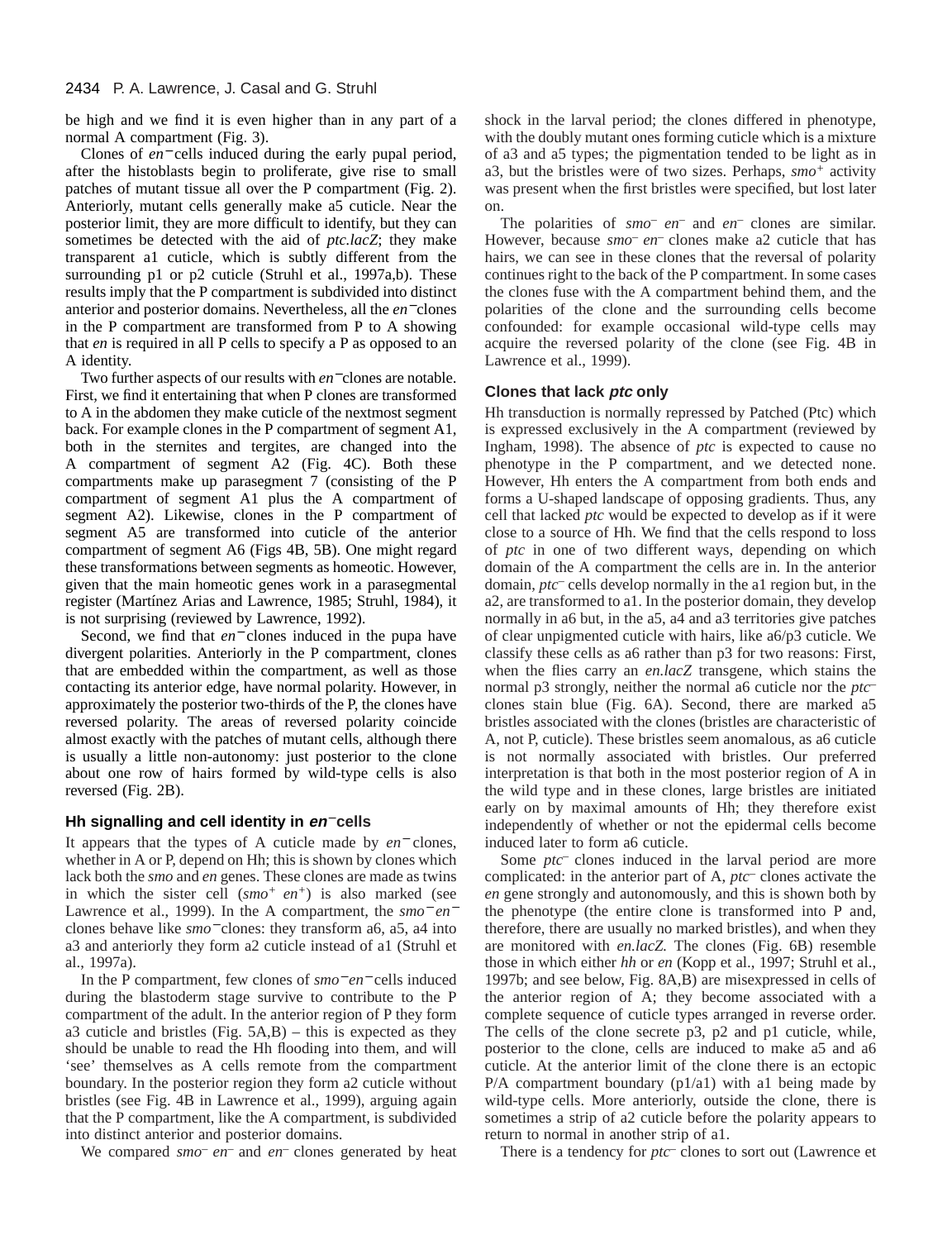al., 1999), but survivors in the middle of the segment give hairs and bristles pointing in towards the centre of the clone, with a zone of reversed polarity behind the clone up to several cells wide (Fig. 6B); these polarity changes are similar to *PKA–* clones which also activate the Hh pathway (Struhl et al., 1997a).

#### **Clones that lack ptc and en**

We made these clones to test whether any of the transformations produced by *ptc–* clones depend on activation of *en* or *inv*. In the a2 region of the A compartment, the *ptc– en–* clones behave as *ptc–* clones and make a1 cuticle (see Fig. 2C in Lawrence et al., 1999); confirming that the development of a1 cuticle in the wild type is not dependent on *en*. Over the remaining parts of the A compartment the clones do not make clear a6 cuticle (as *ptc–* clones do) but instead make dusky a5 cuticle with large bristles (Fig. 6C). This confirms that the development of a6 cuticle, but not of a5, depends on *en*. Finally, we did not find any *ptc– en–* clones making P cuticle in the A compartment, arguing that the ectopic P compartments that are associated with *ptc–* clones do indeed depend on the activation of *en*.

As observed for *PKA–* clones (Struhl et al., 1997a), single *ptc– en–* clones in A can make both a1 and a5 cuticle showing that the different domains of A are not distinct compartments with independent lineage. Also, the effects on polarity resemble those in *PKA–* clones: hairs and bristles point in towards the centre of the clones giving reversed polarity behind. It follows that the repolarisation associated with both those types of clone does not depend on ectopic activation of *en* or *inv*.

In segment A6, the type of cuticle made by *ptc– en–* clones differs from that in the more anterior segments; it is lightly pigmented and resembles the cuticle found just posterior to the a5 cuticle in segment A6 (Fig. 6D); this is the same type of cuticle produced by *PKA–* clones also in segment A6 (see Fig. 4 in Struhl et al., 1997a) or by *en–* clones induced in the P compartment of segment A5 (Fig. 5B). Thus it seems that a single level of Hh response will give different outcomes in different segments (see page 2150 in Struhl et al., 1997b); the level of Hh signalling reproduced in *PKA–* and *ptc– en–* clones corresponds to that in both dusky cuticle in segment A4 and to light cuticle in A6.

Pupal *ptc– en–* clones in the P compartment appear identical to *en–* clones. In the anterior part of P they give dusky a5 pigmentation and bristles (a5), while further back the clones are lighter in colour ('a3'). Also, at the front of the P compartment the polarity of the clones is normal, while at the back it is reversed. It seems that these positional differences in differentiation and polarity cannot be due to different levels of Hh signalling, real or perceived – for all *ptc–* cells of A identity should have their Hh response set at the maximum.

## **Consequences of ectopic en activity in A compartment cells**

We have examined the effects of expressing *en* in clones of A and P compartment cells. Within the P compartment we have compared such clones with controls (similarly marked with *lacZ*, but not constitutively expressing *en*) and most resemble them. However, there are some exceptions (Fig. 7); these abnormal clones are elongated and abut the A/P border for many cell diameters from the posterior side. They make a6/p3 cuticle, although the hairs are usually slightly irregular. Two facts suggest that these clones originated in the A and then merged into the P compartment: First, we rarely find marked clones in the extreme posterior region of A, suggesting that such clones have sorted out, died or migrated away (possibly migrated into the P, to give the very clones we now discuss). By contrast, control clones are common in this region. Second, some of these clones are slightly pigmented and include marked bristles (Fig. 7), indubitably characteristic of A compartment tissue; perhaps the clones have been incompletely transformed from A to P. Control clones never show these abnormalities. These two findings do not prove our case; it remains possible that the exceptional clones originate in P and, as happens in the wing, over-expression of *en* gives them some A-like properties (Guillén et al., 1995).

Clones of ectopic *en*-expressing cells in most of the A compartment activate endogenous *en*; they are large and have reversed polarity with an ectopic P region (Fig. 8 and Kopp et al., 1997). They are similar to *ptc–* clones (Fig. 6B), to clones of ectopic *hh*-expressing cells (Struhl et al., 1997b) and also to the gain-of-function mutation *enerased* (Kopp et al., 1997). The *en*-expressing cells also activate *hh* in a domain that is coextensive with the P cuticle (Fig. 8A) and induce *ptc.lacZ* in zones both in front and behind the P cuticle; indicating that new A/P and P/A borders have been formed at the anterior and posterior limits of the clone. Marked bristles are very rare, suggesting that cells belonging to these clones are largely transformed to P type. Wild-type cells behind the clones have reversed polarity. Anterior to these clones there is a strip of a1 cuticle. The sequence of cuticle types as well as the orientation of hairs and bristles shows that the polarity of cells within and near to the clone is reversed – further away, both anteriorly and posteriorly, polarity returns to normal (see Fig. 8B).

In the most posterior parts of the A compartments, larger clones are rare (as we have discussed above). Surviving clones express the marker *lacZ*; they make a cuticle that we presume is P in type and, because it is entirely hairy, is p3; the clone is surrounded by unpigmented cuticle (presumably a6) (Fig. 9D). Note that polarity correlates with the orientation of the A/P boundaries which we surmise ring the clone – thus the hairs in front of the clone are normally oriented, and behind the clone are reversed. Pupal heat shocks give small clones in the anterior domain with cuticle like p1/p2, while in the posterior domain, they produce a6/p3 cuticle with varying polarities (Fig. 9A-C). There is evidence that the transformation of these clones from A to P is incomplete: the clones sometimes make bristles, a characteristic of A cells. The clones show patchy and pale expression of *hh.lacZ*, a characteristic of P cells. But there is also some uneven expression of *ptc.lacZ* which is normally only found in A cells; yet some cells just outside the clones express *ptc.lacZ*, which might be due to Hh protein leaving any P cells in the clone and reaching nearby A cells. In segment A5, the a6 (hirsute) and the p3 cuticle (bald) are distinct and since we find that the clones are hairy, they would appear to be more like a6 than p3 (Fig. 9B). The type of cuticle is characteristic of the segment in which it is found (Fig. 9B,C).

## **DISCUSSION**

The cells of the dorsal epidermis of the adult abdomen in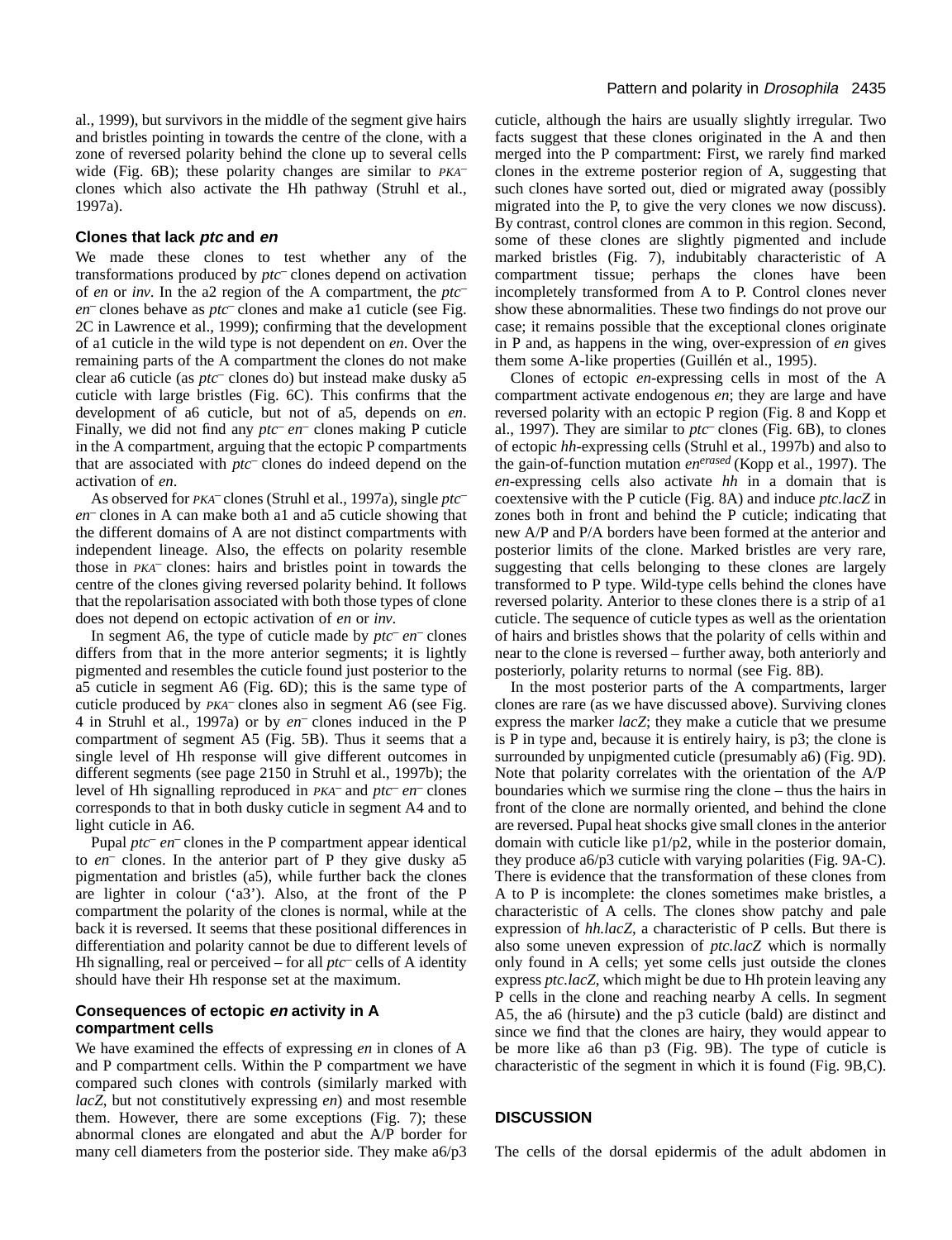## 2436 P. A. Lawrence, J. Casal and G. Struhl



**Fig. 4.** Clones of *en–* cells. (A,B) Clones marked with *pwn* induced in segment A5 in the pupa. (A) A clone (arrowhead) originated in the a6 region of the A compartment of A5 shows hairy cuticle with features characteristic of a5 region of the same segment. (B) A clone (arrow) presumed to be of P provenance, forms hairless cuticle characteristic of the a5 region of the A compartment of segment A6. (C) This clone (arrowhead) was induced in the P compartment of segment A1 in the larva. It makes two large bristles and pigment characteristic of segment A2. Compare with the typical bristles of A1 (small arrows).



**Fig. 5.** Clones of *en–* and *smo– en–* cells. (A) A *smo– en–* clone (marked with *pwn*) induced at the blastoderm stage in the P compartment of the A5 segment. (The Smo protein has a long perdurance, so that only after heat shocks made at blastoderm do we see the maximal phenotype). Note that the clone forms pigmented cuticle (small arrow) and small bristles typical of the a3 region of the A6 segment (arrow). (B) A comparable *en–* clone induced in the larva in the same position forms the almost clear cuticle (small arrow) typical of the posterior extreme of the A compartment of A6 (arrow). Note that this clone also makes bristles of a size similar to those found in the A6 segment in positions just anterior to the light pigmented cuticle.

*Drosophila* exhibit two properties. The first, a scalar property, is shown by the identity of the cuticle they secrete. The second, a vectorial property, is indicated by the orientation of hairs and



**Fig. 6.** Clones of *ptc–* and *ptc– en–* cells induced in the larva. (A) Clones of *ptc–* cells marked with *y* and *pwn* stained for *en.lacZ*; they differentiate as clear a6 cuticle. All the A surviving clones are in the posterior part of the compartment, probably because the more anterior clones tend to sort out. There are large a5-type marked bristles associated with the clones (arrow). Note that *en.lacZ* is not expressed in the *ptc–* clones. (B) Clones of *ptc–* cells marked with *y* and *sha;* two anterior clones are shown. One has completely reversed polarity and has induced posterior cuticle (p), the other develops a6 cuticle, is associated with misoriented hairs behind and within the clone, and it is also partially sorted out (arrowhead). (C) Clones of *ptc– en–* cells marked with *pwn*: note that in the absence of *en*, the clones make pigmented a5 cuticle, rather than clear a6 cuticle (compare with A and B). (D) Clones of *ptc– en–* cells marked with *y* and *pwn* in segments A5 and A6. Note that in A5 the clone makes pigment (arrowhead), while in A6 (white arrow) another clone develops the light pigmented cuticle typical of the posterior part of the A compartment of this segment (compare with Fig. 5B).

bristles. The key results are summarised in Fig. 1. We now discuss the scalar and vectorial properties in turn.

## **The scalar: the en selector gene is sufficient to specify P versus A cell identity**

The hypothesis that developmental compartments are units of cell lineage governed by selector genes depended on two elements: first the discovery of A and P compartments in the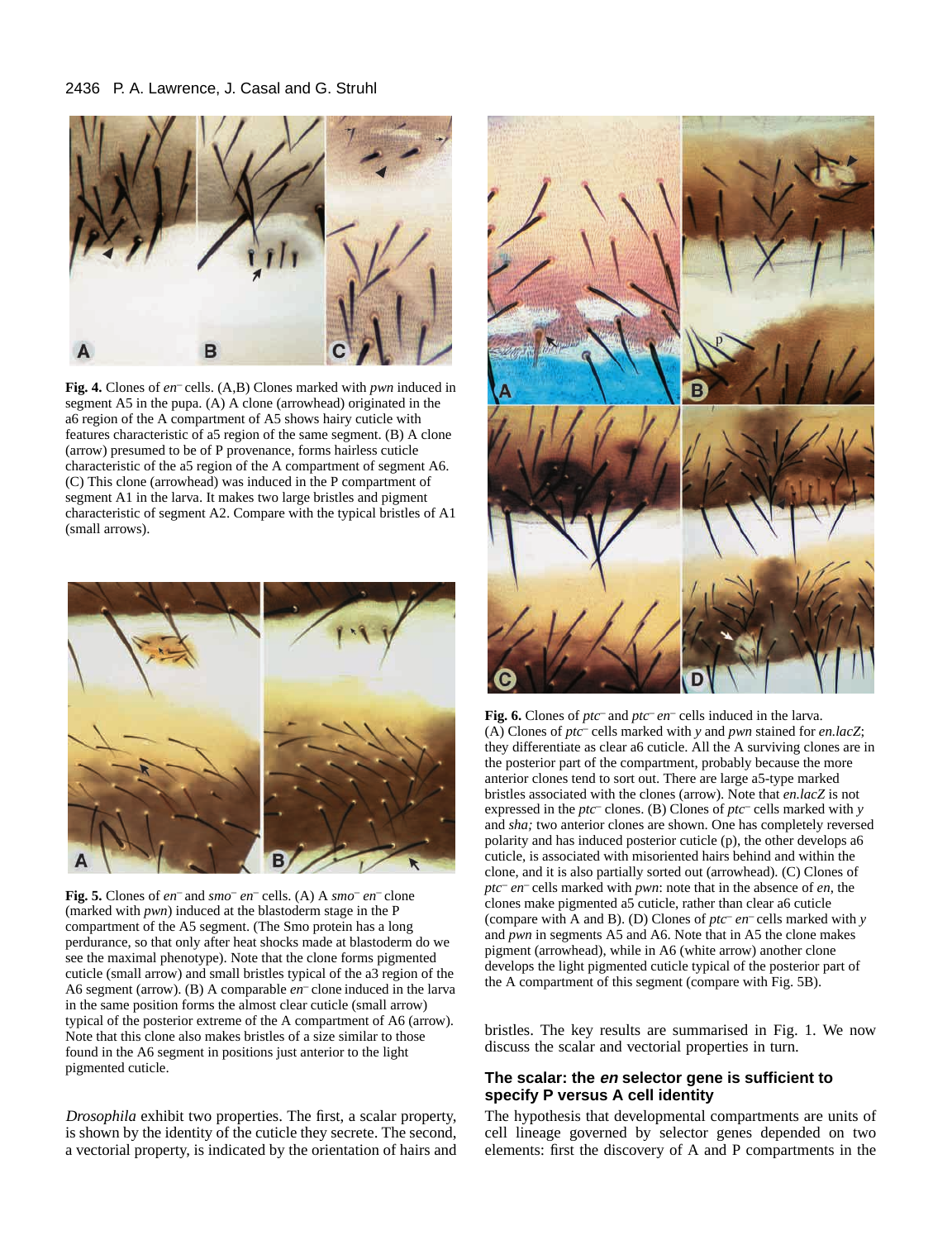

**Fig. 7.** Clones now located in P, in which *en+* is expressed ectopically. Two *abx/ubx-en* clones marked with *forked* and *lacZ*; they are located in the P compartment but we think they originated in the A, and have migrated backwards. Each of the clones is associated with a single marked *forked* bristle (arrows). When such clones are found in segment A1, they are associated with *forked* bristles of A2 character, which presents a conundrum that we offer to our reader(s).

adult limbs of *Drosophila* and, second, the observation that these compartments are coextensive with the realms of action of homeotic genes such as elements of the *Bithorax Complex* and *en* (Garcia-Bellido et al., 1973; Garcia-Bellido, 1975; Morata and Lawrence, 1975). The *en* gene became the cornerstone of the compartment hypothesis because it appeared to provide the cleanest evidence – in spite of the inconvenient fact that cells lacking *en* give only incomplete transformation of P cells to A identity (Kornberg, 1981b). However, at the time of Kornberg's experiments, the genotypes available to remove *en* left a sister gene *inv* intact. More recently, a deletion,  $Df(2R)en^E$ , which eliminates both *en* and *inv* transcripts has been used to test the complete loss of *en* activity in the wing



**Fig. 8.** Clones in which *en+* is expressed ectopically. (A) *tub-en* clone stained for *hh.lacZ*. We believe all the cells of the clone express *lacZ* (arrow). The orientation of bristles and hairs near and inside the clone as well as the sequence of cuticular types (compare with B), is reversed. (B) A similar *act-en* clone; note the sequence of cuticular types (a4, a5, a6, p3, p2, p1, a1 and p1) as indicated.

# Pattern and polarity in Drosophila 2437

(Hidalgo, 1994; Sanicola et al., 1995; Tabata et al., 1995). Like Tabata and colleagues we find that *en–* P compartment cells autonomously differentiate A cuticle and the transformation appears to be perfect. Moreover we show that *en–* P clones made early in development can survive by entering and becoming subsumed into the A compartment where they develop normally. Also A clones that express *en* can become P cells. Thus, our findings in the abdomen have substantiated the compartment hypothesis, particularly with respect to *en*.

## **The scalar: there is a special function for en in the A compartment**

We have found that, although *en* is inactive in most of the A compartment, the gene is needed for the specification of one A type of cuticle, a6. When *en* and *inv* are removed from cells that would have made a6, each of those cells makes a5 cuticle instead. This finding shows that the wing disc and the abdomen are similar; for in the wing disc *en* also has a local and late function at the back of the A compartment (cf Blair, 1992; Hidalgo, 1994). In the wing this late expression of *en* depends on Hh (Guillén et al., 1995; Mullor et al., 1997; Strigini and Cohen, 1997). In the abdomen, in most of the A compartment, *ptc–* cells (in which Hh transduction is at the maximal level) form a6 cuticle, while *ptc– en–* cells form ectopic a5 cuticle – it follows that Hh specifies a6 identity by inducing *en*.



**Fig. 9.** Clones in which *en+* is expressed ectopically. (A-C) Clones are *69B-en* induced in pupae. (A) In the anterior region of the A compartment (as in the next segment back, arrow) the clones transform a2 into p1/ p2 cuticle. In the posterior region of A, the cuticle type of the clones is clear and hairy and there is repolarisation behind the clone. (B,C) This hairy cuticle resembles a6 and its structure is characteristic of the segment in which it is induced (segment A5 in B, and A6 in C). (D) A *abx/ubx-en* clone in the a4 region marked with *lacZ*. The clone develops as p3 cuticle (stained in blue) and induces a6 (clear) and a5 (pigmented) cuticle on both sides. The clone also causes reversed polarity posteriorly (inset).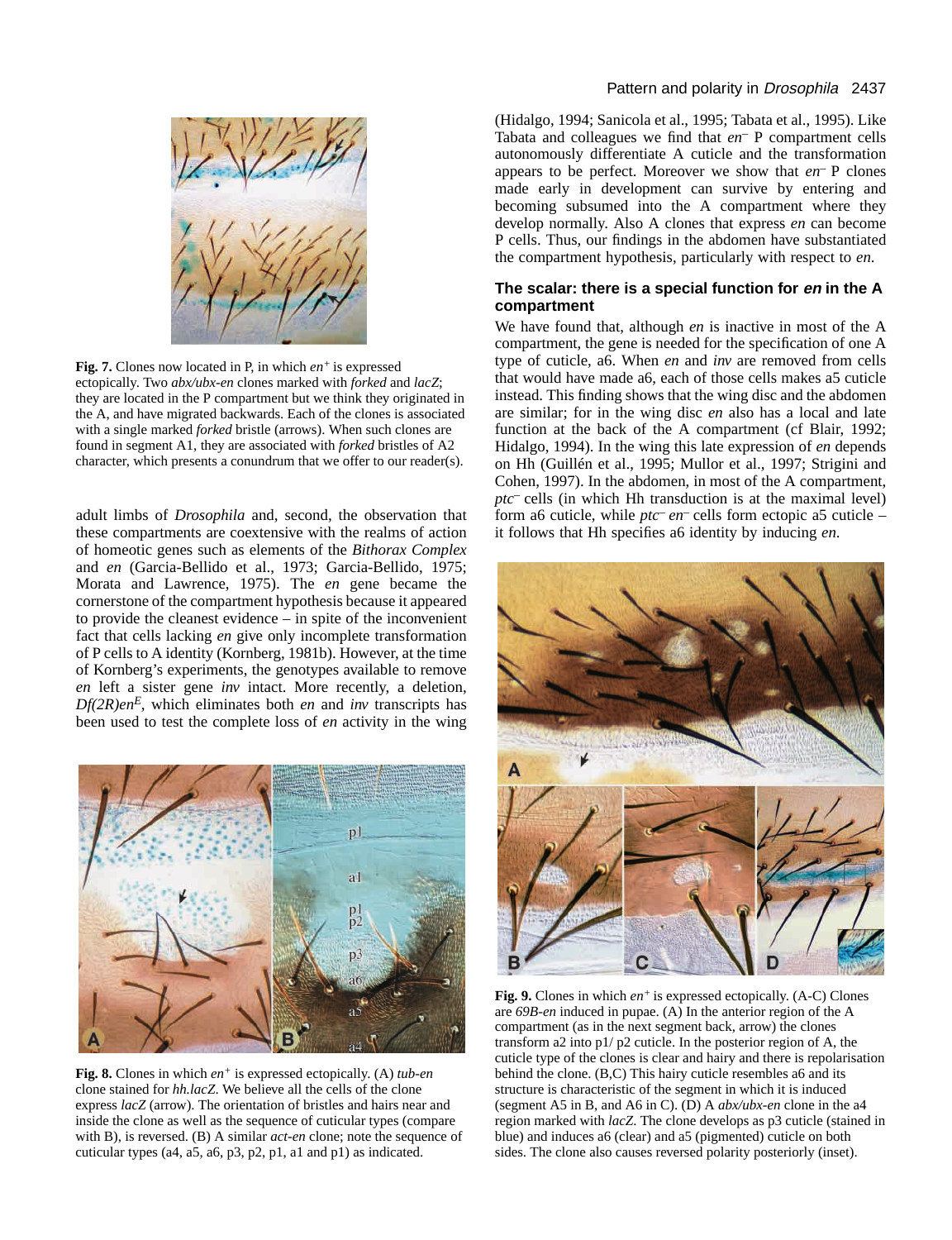## **The scalar: subdomains within both A and P compartments**

We have found that *ptc<sup>-</sup> en*<sup>-</sup> cells at the front and the back of the A compartment give different transformations, confirming there are two domains in A (Struhl et al., 1997a) as shown in Fig 1. These domains correspond largely to the territories of a1, a2 (no bristles) and a3, a4, a5 cuticle (with bristles). We have independent evidence that underwrites the existence of these domains: removal of the *Notch* (*N*) gene from these two regions gives different outcomes: *N–* clones in a2 make epidermal cells, while those in a3 do not (unpublished results). It follows that the cells composing a2 (non-neurogenic, see Heitzler and Simpson, 1991) and a3 (neurogenic) are fundamentally distinct.

We have found that the P compartment is also subdivided. Thus, the loss of *en* from posterior P cells converts them from making p1 cuticle to either a1 or a2, depending on whether they can receive the Hh signal. The removal of *en* from anterior P cells causes them to make either a5 or a3 cuticle, again depending on whether they can receive Hh.

Why should there be such a subdivision of the compartments? Perhaps it is connected with making a distinction between A/P and the P/A borders – for if both were simply an interface between A and P cells, they would differ only in their orientation (cf Meinhardt, 1984). We do not know what agent discriminates between the two domains in either compartment; perhaps one regulatory gene would be sufficient for both – its expression could flank the segment boundary, redefining nearby regions of the A and P compartments.

We have found that the domains are not maintained by cell lineage. Analogous domains are found in the legs, where A compartment cells respond to Hh by expressing high levels of either Decapentaplegic (Dpp) or Wingless (Wg), depending on whether they are located dorsally or ventrally in the appendage (Basler and Struhl, 1994; reviewed in Campbell and Tomlinson, 1995). This dorsoventral bias in response is established early in development, and then maintained, not by lineage, but by feedback between Wg- and Dpp-secreting cells (Brook and Cohen, 1996; Jiang and Struhl, 1996; Johnston and Schubiger, 1996; Penton and Hoffmann, 1996; Theisen et al., 1996).

## **The scalar: activation of en in response to ectopic Hh**

Cells in the middle of the A compartment are normally exposed to little if any Hh, but if Hh is provided they activate *en* and produce P cells (Struhl et al., 1997b). We show here that ectopic *en* (which leads to expression of Hh), or the removal of the *ptc* gene (which activates Hh transduction) also activate *en*. In the *ptc–* embryo there is a second stripe of *en* in each segment, giving adventitious A/P boundaries that are thought to cause the 'patched' cuticular phenotype. It has been proposed that this second stripe is induced by *wingless* acting non-autonomously (DiNardo et al., 1988; Martínez Arias et al., 1988). However, in the adult, we find that ectopic expression of *en* is an autonomous response to activation by Hh. Also in discs, ectopic expression of Hh can activate *en* in the A compartment (de Celis and Ruiz Gómez, 1995; Guillén et al., 1995).

### **The vector: dependence on Hh and 'Factor X'**

Earlier we proposed a model where Hh crosses over from P to

A and elicits production of a 'diffusible Factor X' that grades away anteriorly from the A/P border, and has a long range; the cells are oriented by the vector of this gradient (Struhl et al., 1997a,b). For simplicity, let's restrict this discussion to the posterior domain of the A compartments. First note that the A/P boundaries cannot be unique sources of X, for polarity changes also occur when cells from one level of A confront those from another (e.g. when a5 and a3 cells meet at the edge of *ptc– en–* clones). This suggests that, away from the compartment boundaries, cells also produce X, the quantity depending on the amount of Hh received. We therefore imagine that a gradient of X would be formed both by the graded production of X (high near the A/P boundary, low further away) and also by its further spread into territory (a3) where Hh is low or absent. Second, note that this model fits with most of our results for it makes the A/P boundaries the organisers: we find that whenever ectopic A/P boundaries are generated by the clones, their orientation correlates with the polarity of territory nearby; this is most clearly seen at the back of *en*-expressing clones (e.g. Figs 8B, 9D). Note that the line where polarity switches from normal to reversed does not occur at a fixed position in the segment (as has been previously suggested; Kopp and Duncan, 1997; Kopp et al., 1997) but rather appears to be related to the position of nearby A/P borders.

## **The vector: en and polarity in the P compartment**

*en–* clones in the P compartment make A cuticle. In the anterior part of P these clones have normal polarity. In the posterior part of P the whole clone displays reversed polarity, as do some cells outside the clone. In order to understand this (in part!), consider the behaviour of *ptc–* clones in the A compartment: they behave differently depending on their distance from the A/P border, the presumed source of X. At the back of the A compartment they are near that border and have little or no effect on polarity, but when closer to the front of A, they repolarise several rows of cells in the surround. We explain this as follows: near the source of X, where the ambient level is high, limited production of X might not much affect the concentration landscape. But, far from the source, where the local concentration of X would be low, it would.

Likewise, if there were a polarising factor similar to 'X' in the P compartment, then clones of *en–* cells that produce complete or partial borders might become ectopic sources of this factor – they would produce altered polarities only in an environment where the level of the factor were low. This argument suggests that a polarising factor 'Y' for the P compartment might emanate from the A/P border and spread backwards. Thus the evidence is consistent with the idea that polarising signals spread in both directions from the A/P boundaries. The P/A (segment) boundaries might act to stop these factors trespassing into the next segment, just as they appear to block the movement of Wingless protein (González et al., 1991).

We thank Dan Barbash for help with some of the early experiments, José Felix de Celis for fly stocks, and Matthew Freeman and Jean-Paul Vincent for comments on the manuscript. J. C. and P. A. L are supported by the M. R. C., G. S. is an HHMI Investigator.

## **REFERENCES**

**Basler, K. and Struhl, G.** (1994). Compartment boundaries and the control of *Drosophila* limb pattern by hedgehog protein. *Nature* **368**, 208-214.